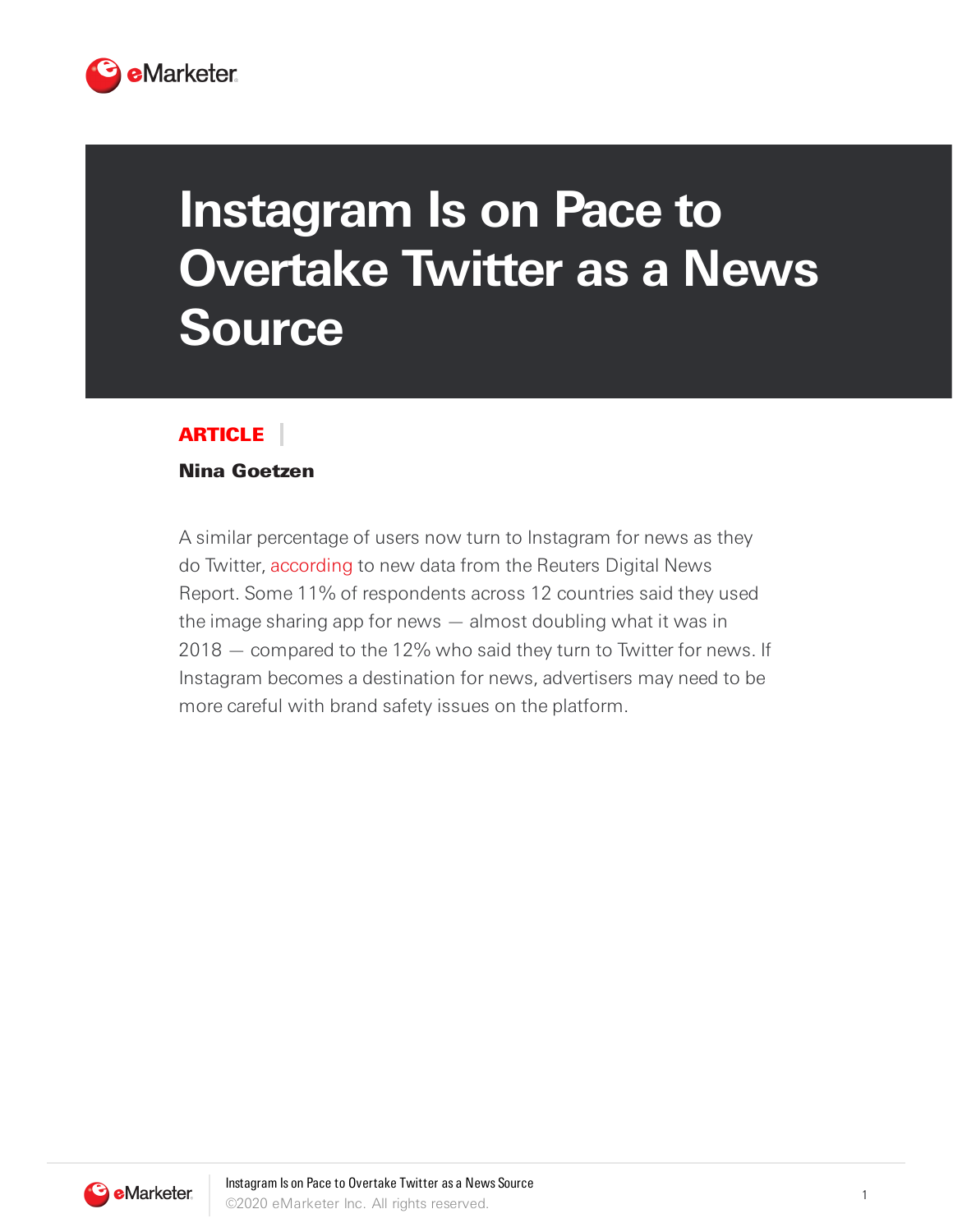

Younger users in particular are much more likely to turn to Instagram for news. In the US specifically, 12% of adults overall [used](https://reutersinstitute.politics.ox.ac.uk/infodemic-how-people-six-countries-access-and-rate-news-and-information-about-coronavirus) Instagram for coronavirus-related news in April, but more than double (26%) of those aged 18-24 used it for that purpose. While text is still the most popular mode of digital news consumption, younger audiences are more likely than older generations to [prefer](http://www.digitalnewsreport.org/survey/2019/how-younger-generations-consume-news-differently) visual storytelling formats for their news, which Instagram is well suited for. With so many young people leaving platforms like Facebook, publishers may welcome the opportunity to reach more young people via Instagram.

If turning to Instagram for news becomes a more permanent habit, advertisers will need to pay more attention to brand safety. Instagram has been a more lifestyle-oriented portal, which has made it relatively safe for brands looking to advertise on a platform with less political baggage than sites like Facebook and Twitter — but with news beginning to pervade the platform, that may change.

For example, many influencers [received](https://digiday.com/marketing/stand-for-something-as-protests-continue-tone-deaf-influencer-marketing-is-in-the-spotlight) backlash for continuing with marketing campaigns amid nationwide protests — with so many using the platform to post somber memorials and updates about protests, business-as-usual sponsored posts seemed particularly tone-deaf. If Instagram's user base begins to engage with more potentially sensitive or controversial news content, it's possible that the platform could